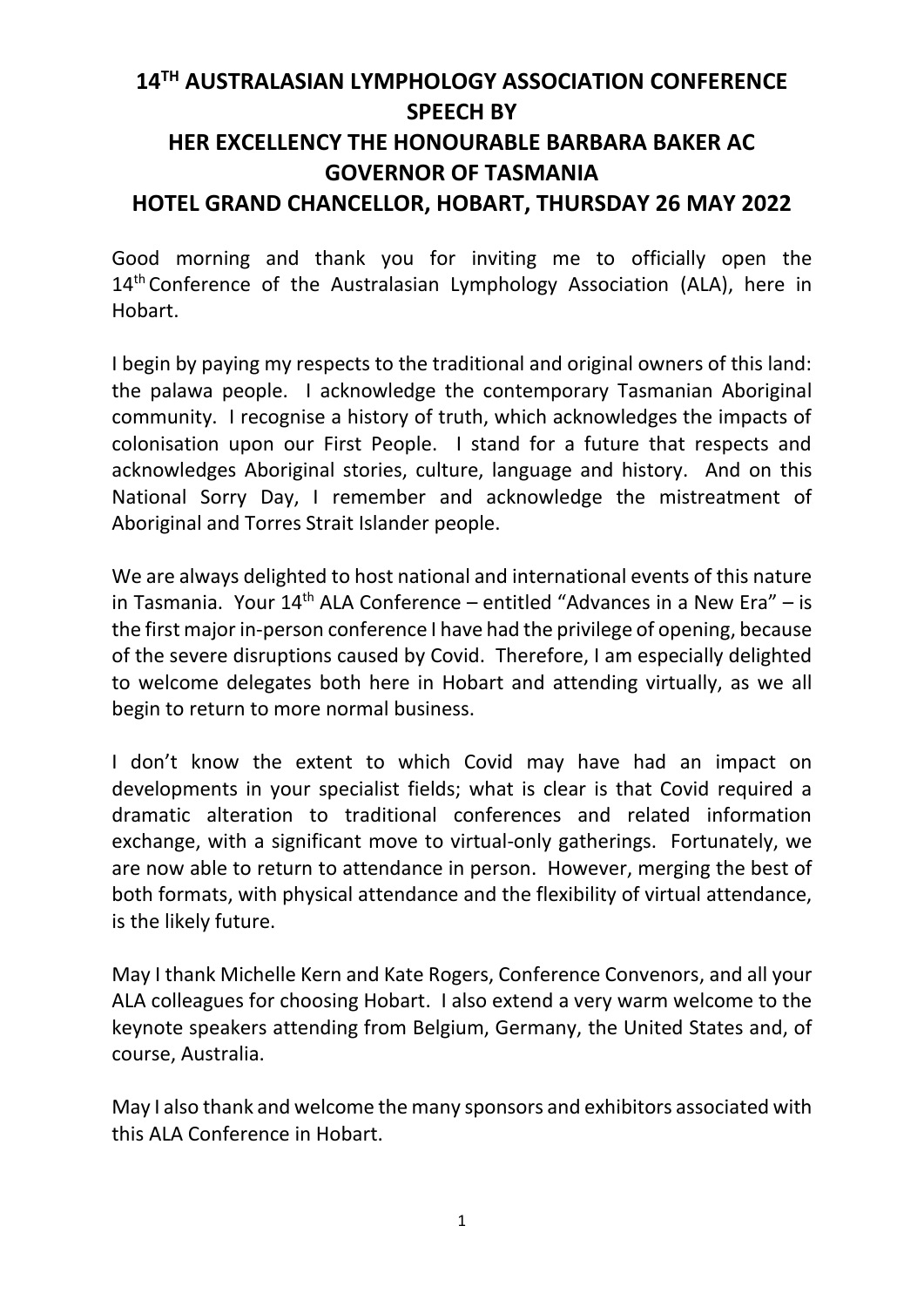I did notice that your website enthusiastically describes Hobart as "one of the most charming places in the world" and with a list of Tasmania's top ten attractions. I make a habit of never disagreeing with complimentary remarks about our Island State.

I also noticed from your program, with your nearly 70 sessions over the three days, that time for touring may be somewhat limited and, of course, not possible for virtual delegates. So here is snapshot of Tasmania for you all.

Tasmania is the world's 26<sup>th</sup> largest island, around the size of Sri Lanka. Where Sri Lanka has a population of 22 million, Tasmania has about 550,000 — a figure I'll come back to later on, in a medical context.

Tasmania has 40,000 years of continuous Aboriginal heritage and culture. The Aboriginal people of lutruwita are the traditional owners and custodians of the land. Colonisation of the island started when it was permanently settled by the British in 1803 as a penal settlement. The Aboriginal population diminished over a period of 30 years during a period of conflicts, especially during the Black War in the 1820s to 30s and the spread of infectious diseases.

Today, there are around 23,580 people identified as Aboriginal or Torres Strait Islander living in Tasmania.<sup>1</sup>. The Tasmanian Government has stated that it is committed to continuing on a pathway to achieve reconciliation with our First Nations people. 2

Our island of Tasmania is the last remnant of the ancient continent of Gondwanaland, with a legacy of complex geology – we have our planet's largest exposure of dolerite. For delegates here in Hobart, there is a stunning example of the Organ Pipes rocks on the face of our kunanyi/Mount Wellington, which dominates Hobart.

We have eleven major lakes and – wait for it – about 3000 smaller ones, many of which are in our central highlands and are called tarns.

Our Wilderness World Heritage Areas cover almost 20 percent of the island, including many Aboriginal sites. $3$ 

<sup>1</sup> https:/www.abs.gov.au/census/find-census-data/quickstats/2016/IQS6 accessed25/05/2022.

<sup>&</sup>lt;sup>2</sup> https://www.premier.tas.gov.au/site\_resources\_2015/additional\_release accessed 10/03/2022.

<sup>&</sup>lt;sup>3</sup> The Tasmanian Wilderness World Heritage Areas | Discover Tasmania, accessed 19 May 2022.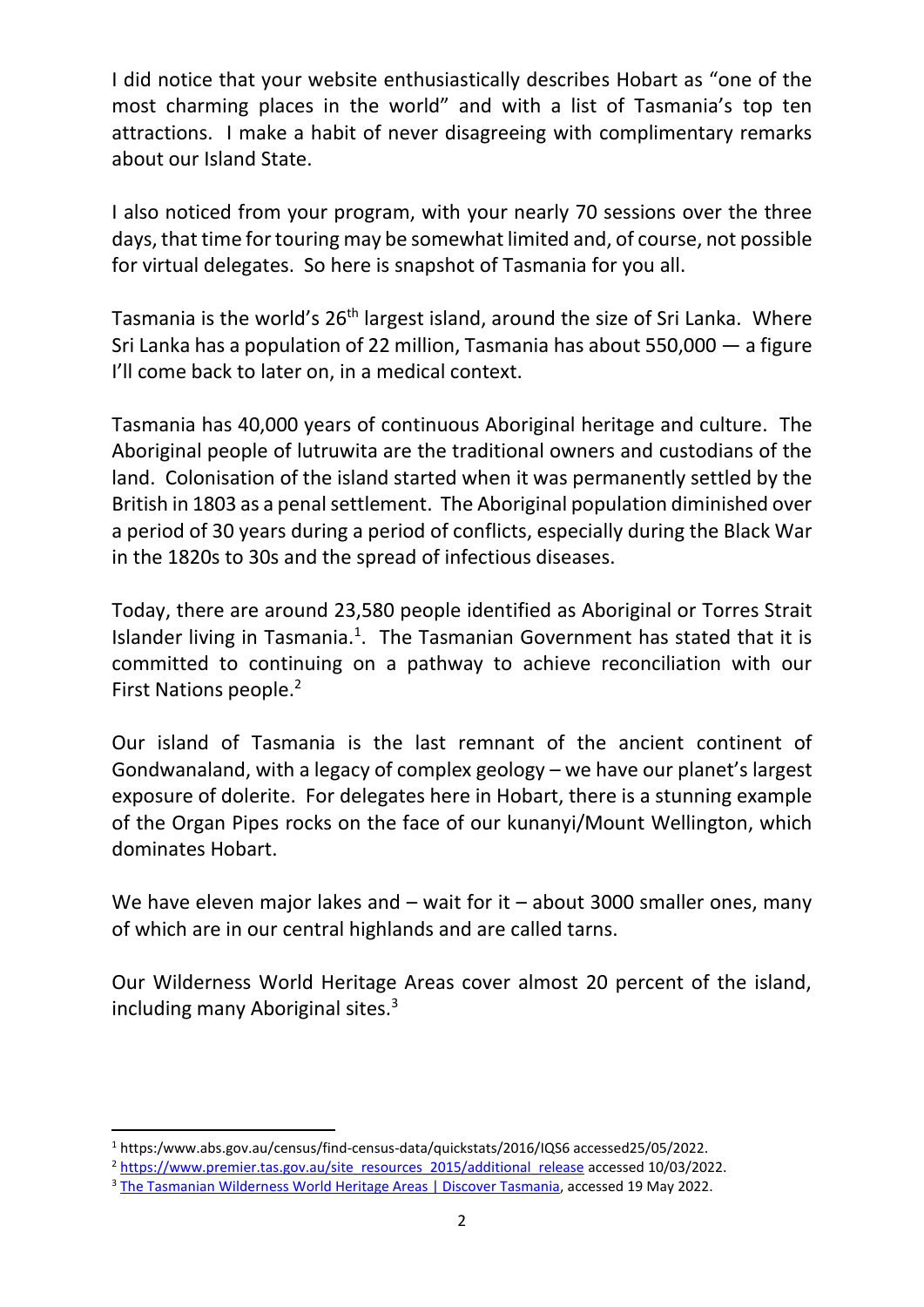Tasmania has long been recognised as the principal gateway to Antarctica, and the Commission for the Conservation of Antarctic and Marine Living Resources Secretariat is headquartered here.

Our cultural and intellectual heritage is rich.

- Australia's first novel was written by a Van Diemen's Land convict, Henry Savery, in 1830 and printed in Hobart.<sup>4</sup> He began writing the novel in his prison cell in Hobart, where he was doing time for forgery. The book, called *Quintus Servinton*, was largely autobiographical, about what happens to a well-educated man from a well to do family who makes poor choices, passing forged cheques while in business.
- The movement for our Australian Federation was started in Tasmania in the 1850s and the primary architect of our Australian Constitution was Tasmanian lawyer and politician Andrew Inglis Clark.
- Tasmanians have also been responsible for many inventions, no doubt encouraged by the need for self-sufficiency on our remote island. Inventions include such things as the portable sheepyard; the portable sheep handler, which fits a sheep snugly into a kind of wheelbarrow; a mudbrick making machine; a forestry logging grab vehicle; an iron oredressing machine; an automatic potato digger; the Igloo Satellite Cabin, the portable fibreglass cabin for Antarctic Living; the world's first composite beam strengthener for bridges and houses; the world's first laminated tennis racket; the wave-piercing catamaran and the Dynasphere Lightening Protection. 5

You may be interested to know that, in your medical field Tasmanians have also been innovative. A Launceston obstetrician, Dr William McIntyre, in 1944, in our northern city of Launceston, invented the infant respirator, a humidicrib prototype providing a safe environment for sick or premature babies.<sup>6</sup>

Later, in 1977, Dr Jim Frost designed a cot monitor to check on the breathing patterns of infants thought to be susceptible to Sudden Infant Death Syndrome (SIDS).

In 1995, our University of Tasmania's Menzies Institute for Medical Research – which is not far away from here – identified for the first time a baby's sleeping position as a major contributing cause of SIDS.<sup>7</sup>

<sup>4</sup> https://www.nma.gov.au/defining-moments/resources/quintus-

servinton#:~:text=Quintus%20Servinton%3A%20A, accessed 19 May 2022.

<sup>5</sup> *Tasmanian Inventions & Innovations*, Launceston, Queen Victoria Museum and Art Gallery, 1987, various pagings.

<sup>6</sup> Sir Guy Green op. cit. page 43.

 $<sup>7</sup>$  Ibid.</sup>